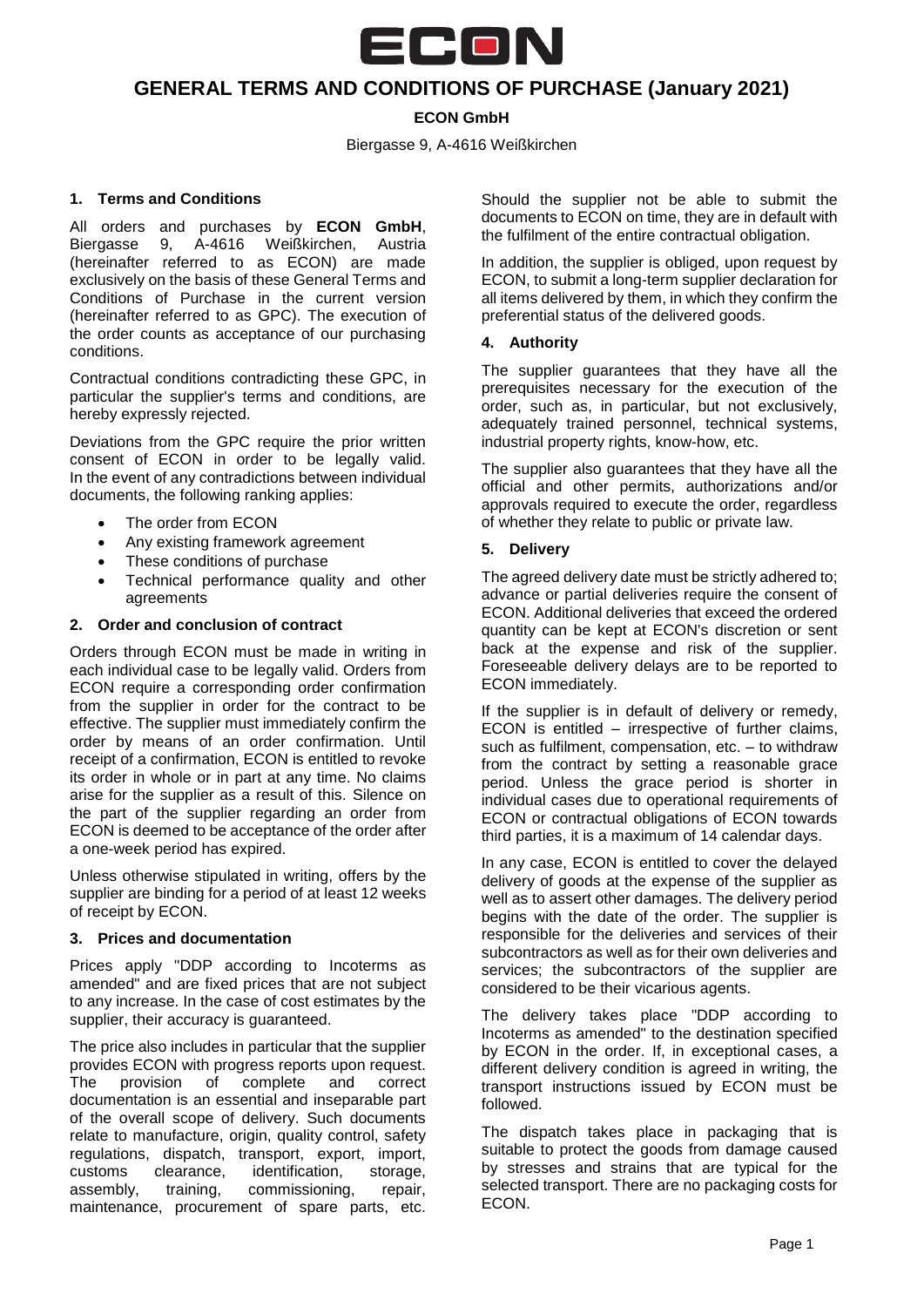

A delivery note with details of the order number (including the order number as barcode 128) and the ECON article numbers must be enclosed with each shipment. If a shipment consists of several packages, each must be provided with the ECON order data and a packing slip. Without appropriate delivery documents, ECON is entitled to refuse to accept the delivery and the delivery is deemed to be too late.

## **6. Place of fulfilment**

The place of fulfilment for all liabilities resulting from the business relationship is agreed to be the location of ECON in A-4616 Weißkirchen or, in deviation therefrom, the receiving point prescribed by ECON.

## **7. Payment**

Invoices are only due for payment after complete delivery and proper invoicing, even if partial deliveries are accepted. Likewise, the discount period does not start until the delivery is complete and the invoice has been properly submitted.

Irrespective of any deviating written agreements in individual cases, invoices issued to ECON are due for payment within 30 days of receipt of the invoice after complete delivery and proper invoicing; if a partial invoice or the final or total invoice is paid within 14 days, the supplier grants a 3% discount. In any case, payments are deemed to have been made on the date the ECON account was debited. When sending checks, payment is deemed to have been made one working day after ECON has sent the check.

In the case of deliveries before the agreed delivery date, the term of payment and the discount period only start from the delivery date specified in the order.

#### **8. Offsetting prohibition / prohibition of assignment**

The supplier is not entitled to offset any counterclaims it might have against ECON for whatever title against claims by ECON, unless ECON has recognized the supplier's claim in writing or this has been legally established by a court.

The supplier is not entitled to assign claims they have against ECON to third parties or to otherwise dispose of them in favor of third parties. Any assignments or other dispositions made contrary to this prohibition are legally ineffective without the express written consent of ECON.

## **9. Warranty and guarantee**

Information on characteristics, properties or intended use of the goods or services ordered are deemed to be guaranteed by the supplier in the sense of an express assurance. In addition, the supplier guarantees that the goods and services ordered are of first-class quality and are fully functional, free of rights or claims by third parties, especially those based on commercial or other intellectual property.

The warranty and guarantee period is, unless otherwise agreed in writing, 24 months from acceptance of the goods by ECON. The applicability of § 377 UGB (Austrian Commercial Code) is excluded by mutual agreement. The supplier is therefore not entitled to raise the objection that a notification of defects has not been made, has been delayed or has not been formally correct. If ECON notifies a defect within the guarantee period, it will be assumed to exist at the time of handover to ECON, in waiver of the presumption rule of § 924 ABGB (General Civil Code). If a defect is reported out of court within the warranty period, ECON is entitled to assert guarantee and/or warranty claims from the reported defects up to 6 months after the warranty period has expired. The statutory limitation periods apply to claims for damages by ECON.

In the event of liability, ECON has the right, irrespective of the other legal options, even in the case of remediable defects, to demand free replacement delivery, conversion, free removal of the defect or an appropriate price reduction, or, after consultation, to have the defect repaired at the expense of the supplier.

Any travel times, inspections and transports are at the expense of the supplier. The warranty and guarantee period begins anew at the time of the complete elimination of defects, also with regard to the originally defect-free parts (service).

Several suppliers are jointly and severally liable to ECON as joint and several debtors.

Liability on the part of ECON and of third parties acting on behalf of ECON is excluded in any case for slight negligence; this also applies in connection with damage reduction obligations.

## **10. (Product) liability and insurance**

In the event that claims are made against ECON due to product liability or other consequential damage or damages, the supplier is obliged to indemnify ECON from such claims, provided that the damage is caused by a defect in the contractual item delivered by the supplier or by a breach of contract by the supplier or their vicarious agents. If the cause of the damage lies in the area of responsibility of the supplier, they bear the burden of proof that they neither caused nor are responsible for the damage. It is up to the supplier to take out the necessary insurance. On request, the supplier will send ECON the corresponding insurance confirmation.

## **11. Cancellation of the contract**

ECON is entitled to withdraw from the contract at any time, not only in the case of contracts for work and services, but also in all other contracts without giving reasons. In the event of such a withdrawal from the contract on the part of ECON and the subsequent reversal of the contract, the supplier has the right to reimbursement of the detailed, proven cost of the goods against handover of the processed parts, provided that goods have already been manufactured on the basis of an order according to